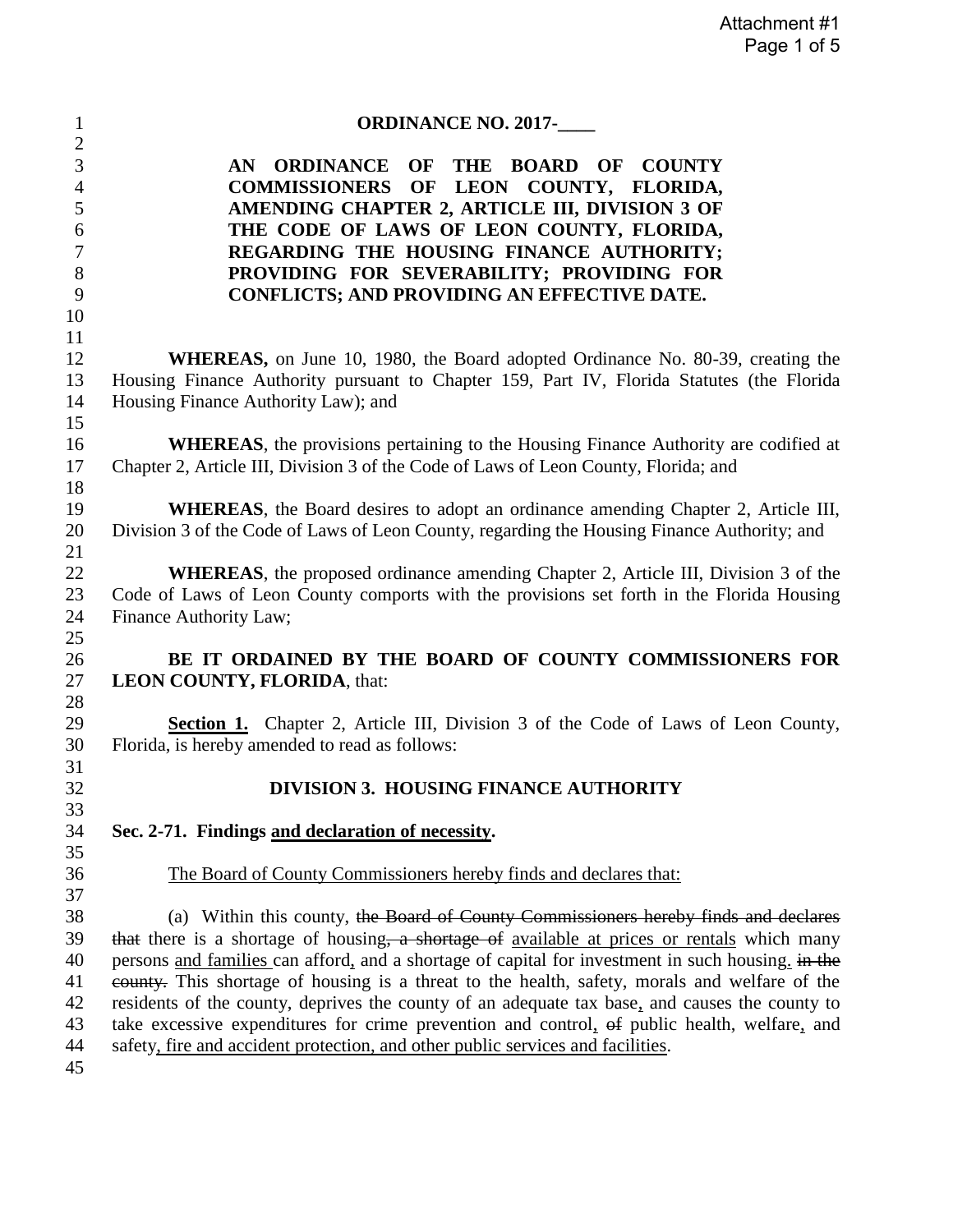| $\mathbf{1}$     | (b) The Board of County Commissioners further finds and declares that such Such                    |
|------------------|----------------------------------------------------------------------------------------------------|
| $\mathbf{2}$     | shortage cannot be relieved except through the encouragement of investment by private              |
| 3                | enterprise and the stimulation of construction and rehabilitation of housing through the use of    |
| $\overline{4}$   | public financing and the provision of low-cost loans to purchase affordable housing.               |
| 5                |                                                                                                    |
| $\sqrt{6}$       | (c) The financing, acquisition, construction, reconstruction, and rehabilitation of housing        |
| $\boldsymbol{7}$ | and of the real and personal property and other facilities necessary, incidental, and appurtenant  |
| $8\,$            | thereto are exclusively public uses and purposes for which public money may be spent,              |
| 9                | advanced, loaned, or granted and are governmental functions of public concern.                     |
| 10               |                                                                                                    |
| 11               | The Congress of the United States has, by the enactment of amendments to the<br>(de)               |
| 12               | Internal Revenue Code of 1954, found and determined that housing may be financed by means of       |
| 13               | obligations issued by any state or local governmental unit, the interest on which obligations is   |
| 14               | exempt from federal income taxation, and has thereby provided a method to aid state and local      |
| 15               | governmental units to provide assistance to meet the need for housing.                             |
| 16               |                                                                                                    |
| 17               | (d) The provisions of this division are found and declared to be necessary in the public           |
| 18               | interest.                                                                                          |
| 19               |                                                                                                    |
| 20               | (e) The Board of County Commissioners hereby declares there to be There is a need for              |
| 21               | a housing finance authority to function in the county to alleviate the shortage of housing and     |
| 22               | capital for investment in housing. in the county.                                                  |
| 23               |                                                                                                    |
| 24               | The provisions of this division are found and declared to be necessary and in the<br>(f)           |
| 25               | public interest as a matter of legislative determination.                                          |
| 26               |                                                                                                    |
| 27               | Sec. 2-72. Definitions.                                                                            |
| 28               |                                                                                                    |
| 29               | The following words, terms and phrases, when used in this division, shall have the                 |
| 30               | meanings ascribed to them in this division, except where the context clearly indicates a different |
| 31               | meaning.                                                                                           |
| 32               |                                                                                                    |
| 33               | Board shall mean the Board of County Commissioners of Leon County, Florida.                        |
| 34               |                                                                                                    |
| 35               | Florida Housing Finance Authority Law shall mean Chapter 159, Part IV, Florida                     |
| 36               | Statutes [F.S. § 159.601 et seq.], as may be amended from time to time.                            |
| 37               |                                                                                                    |
| 38               | Housing Finance Authority shall mean the Housing Finance Authority of Leon County,                 |
| 39               | Florida.                                                                                           |
| 40               |                                                                                                    |
| 41               | Uniform Special District Accountability Act shall mean Chapter 189, Florida Statutes, as           |
| 42               | may be amended from time to time.                                                                  |
| 43               |                                                                                                    |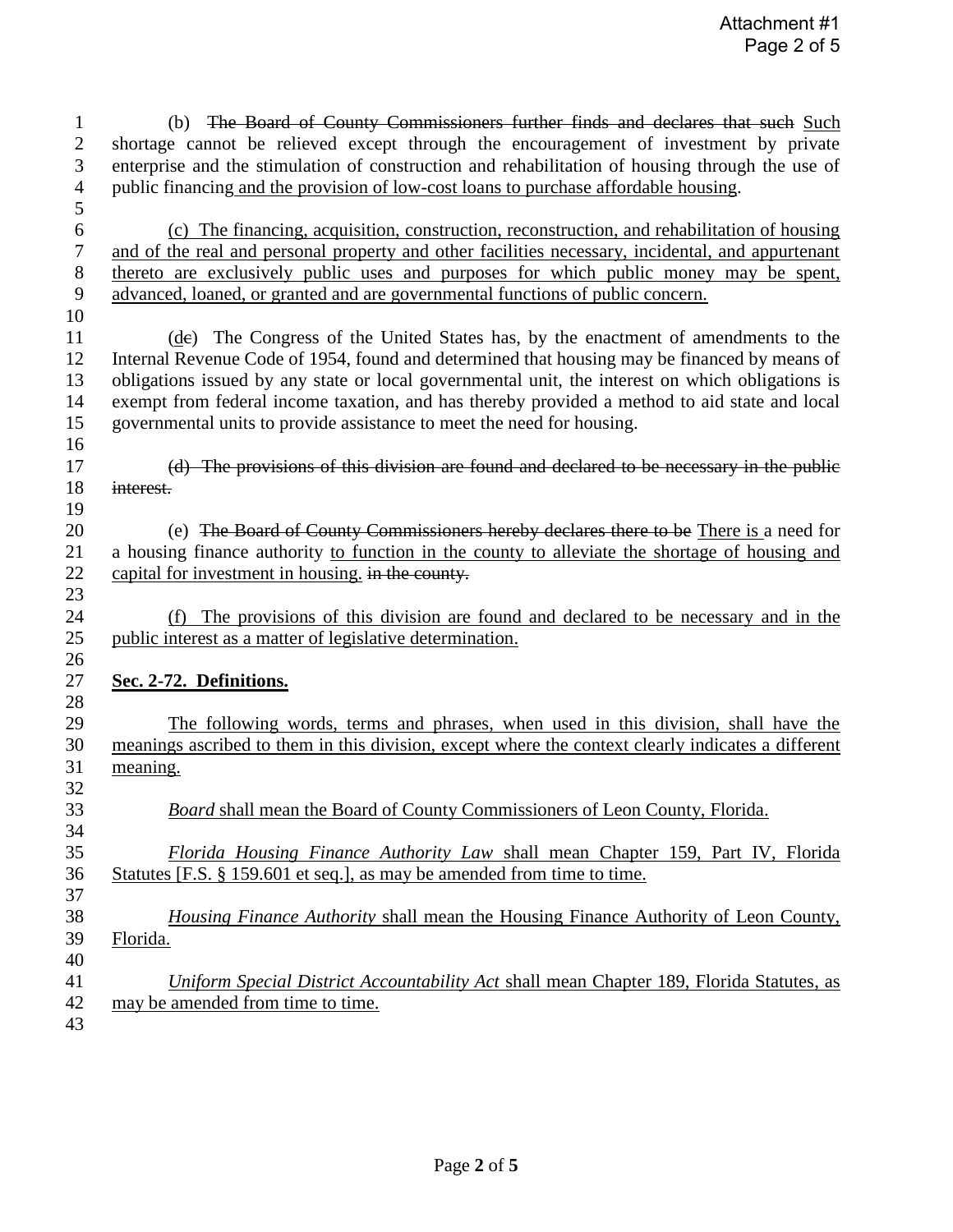## **Sec. 2-732. Creation.**

 There is hereby created under the Florida Housing Finance Authority Law [F.S. § 159.601 et seq.], a separate public body corporate and politic to be known as the Housing Finance Authority of Leon County, Florida, the housing finance authority of the county, to function and operate in the territorial boundaries of the county including both the incorporated and unincorporated areas.

## **Sec. 2-74. Amendment; termination.**

 The Board may, at its sole discretion, and at any time, alter or change the structure, organization, programs or activities of the Housing Finance Authority, and has the power to terminate the Housing Finance Authority, subject to any limitation on the impairment of contracts entered into by the Housing Finance Authority and subject to the limitations or requirements of the Florida Housing Finance Authority Law.

## **Sec. 2-75. Powers generally.**

 The Housing Finance Authority is directed to carry out and exercise, without limitation, all powers and public and governmental functions set forth in and contemplated by the Florida Housing Finance Authority Law, except as may be expressly set forth in:

- (a) the Florida Housing Finance Authority Law; or
- 25 (b) the Uniform Special District Accountability Act; or
- 27 (c) a resolution duly adopted by the Board; or
- 29 (c) other state or federal law as may be applicable.
- **Sec. 2-76. Structure; organization.**

 The structure, organization, membership, programs, or activities of the Housing Finance Authority shall be as set forth in and contemplated by the Florida Housing Finance Authority Law and as may be directed by a resolution duly adopted by the Board.

## **Sec. 2-73. Membership; composition; terms; compensation, etc.**

 The authority shall be composed of seven members, one of whom shall be designated chairperson. Not less than four of the members shall be knowledgeable in one of the following fields: labor, finance or commerce. The terms of the members shall be four years each, except 42 that the terms of the initial members shall be as follows: two members shall serve a term of one 43 year; one member shall serve a term of two years; two members shall serve a term of three years; 44 and two members shall serve a term of four years. Members shall hold office until his successor 45 has been appointed and qualified. Each vacancy shall be filled for the remainder of the unexpired term. A certificate of the appointment or reappointment of any member shall be filed with the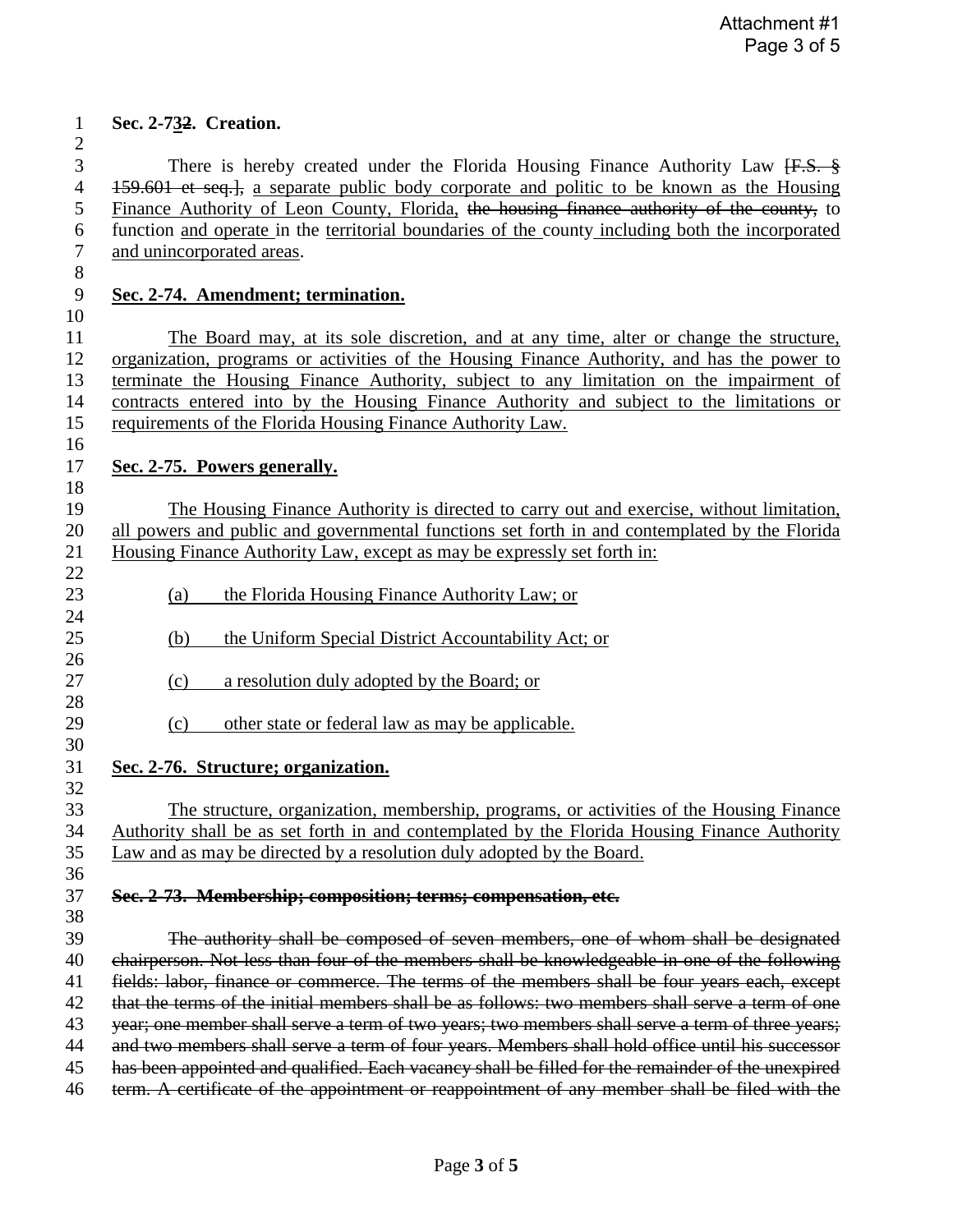| 1                                  | elerk of the circuit court, and the certificate shall be conclusive evidence of the due and proper           |
|------------------------------------|--------------------------------------------------------------------------------------------------------------|
| 2                                  | appointment of the member. A member shall receive no compensation for his services, but shall                |
| 3                                  | be entitled to necessary expenses, including traveling expenses, incurred in the discharge of his<br>duties. |
| 4                                  |                                                                                                              |
| 5<br>6<br>7                        | Sec. 2-74. General powers; administration of business generally.                                             |
| 8                                  | (a) The powers of the authority granted by the act, subject to the limitations contained                     |
| 9                                  | herein, shall be vested in the members of the authority in office from time to time. Three                   |
| 10                                 | members shall constitute a quorum, and action may be taken by the authority upon a vote of a                 |
| 11                                 | majority of the members present. The authority may employ such agents and employees as it                    |
| 12                                 | deems necessary. The authority may delegate to an agent or employee such powers or duties as it              |
| 13                                 | may deem proper and may employ its own legal counsel.                                                        |
| 14                                 |                                                                                                              |
| 15                                 | (b) The housing finance authority of the county hereby created may transact business                         |
| 16                                 | and perform duties and exercise all the powers authorized and empowered by the Florida                       |
| 17                                 | Housing Finance Authority Law subject to the limitations imposed herein.                                     |
| 18                                 |                                                                                                              |
| 19                                 | (c) Notwithstanding any authority granted herein, or in F.S. ch. 159, pt. IV (§ 159.601 et                   |
| 20                                 | seq.), the housing finance authority of the county shall have authority to finance, or consider for          |
| 21                                 | financing, multifamily and owner-occupied single-family housing units, including townhouses                  |
| 22                                 | and condominiums.                                                                                            |
| 23                                 |                                                                                                              |
|                                    |                                                                                                              |
|                                    | Sec. 2-75. Approval of bond issuance.                                                                        |
| $\overline{24}$<br>$25\overline{}$ |                                                                                                              |
| 26                                 | Any bonds to be issued and sold by the housing finance authority on the negotiated basis                     |
| $27\,$                             | authorized in F.S. § 159.613(2) shall first be approved by resolution of the Board of County                 |
| 28                                 | Commissioners both as to the documents and the method of sale by the housing finance                         |
| 29                                 | authority.                                                                                                   |
| 30<br>31                           | Sec. 2-76. Criteria for eligibility, etc., subject to approval.                                              |
| 32                                 |                                                                                                              |
| 33                                 | Any rules or regulations to be promulgated by the housing finance authority setting forth                    |
| 34                                 | standards or criteria for determining "eligible persons" in the program shall be submitted to and            |
| 35                                 | approved by the Board of County Commissioners prior to implementation.                                       |
| 36                                 |                                                                                                              |
| 37                                 | Sec. 2-77. Approval of contracts.                                                                            |
| 38                                 |                                                                                                              |
| 39                                 | Contracts by the housing finance authority shall first be approved by resolution of the                      |
| 40                                 | <b>Board of County Commissioners.</b>                                                                        |
| 41                                 |                                                                                                              |
| 42                                 | Sec. 2-78. Approval of budget.                                                                               |
| 43                                 |                                                                                                              |
| 44                                 | The exercise of any of the powers hereby authorized or conferred is subject to the power                     |
| 45                                 | of the Board of County Commissioners to approve the budget of the housing finance authority.                 |